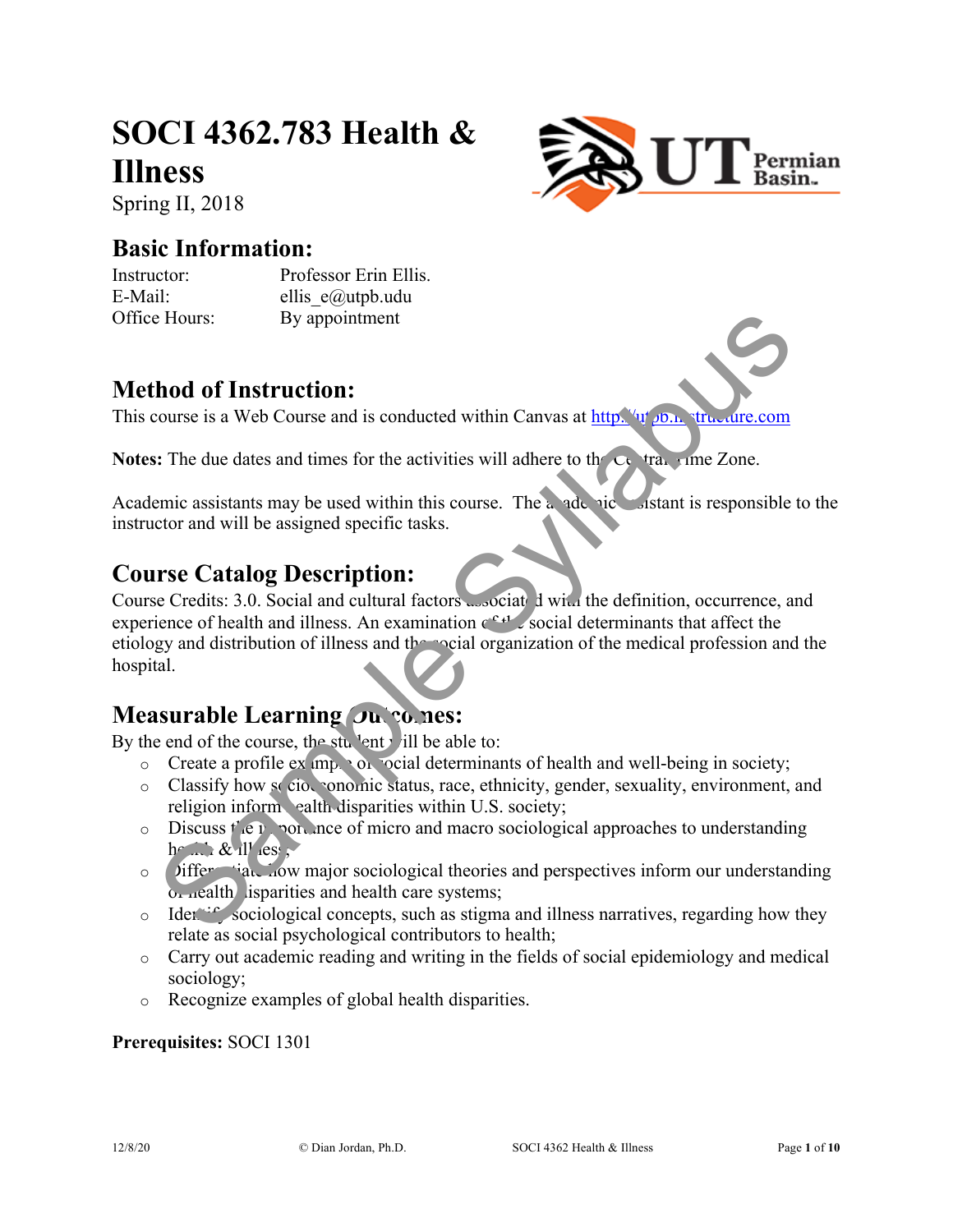### **Required Materials:**

Conrad, Peter and Valorie Leiter. 2009. *The Sociology of Health & Illness, 9th edition*. New York: Worth Publishers. You may also use the 8<sup>th</sup> edition by Peter Conrad.

Additional required readings will be available through the UTPB library's electronic databases. Other materials will be web-based links, PDF files, WORD documents, etc. You will be expected to discover information through academic research of scholarly works (journal articles) within the field of sociology or music. Websites, content and links in the course are not endorsed by UT Permian Basin, The University of Texas System Administration, or the UT TeleCampus.

**Other Materials:** See section: Computer Skills, Technical & Software Requirements

# **Important Academic Dates: UTPB Academic Cale, dar**

UTPB Academic Calendar

### **Course Overview:**

#### *Discussion Participation - 20%*

You will have ten discussion board participations. It is a vital component of the successful completion of this course and involved interaction with peers.

#### *Assignments - 20%*

Five assignments will be short, typicall  $(1 - \rho)$  pages, and address various issues relating to the course. Assignments may involve a summary and critique of an academic article, finding and critiquing a mass media article,  $\epsilon$  the thought exercises relating to course material. These assignments will require you to be concise. That is, when I ask for 1 page, please do not submit an 8-page term paper. **EXECUTE Syllabuse Syllabuse Syllabuse Syllabuse Syllabuse Syllabuse Syllabuse Syllabuse Syllabuse Syllabuse Syllabuse Syllabuse Syllabuse Syllabuse Syllabuse Syllabuse Syllabuse Syllabuse Syllabuse Syllabuse Syllabuse Sy** 

#### *Mid-Term Examination - 20%*

The mid-term example at will involve any combination of multiple choice, true/false, short answer, and essay  $q \propto \text{e}$  ions.

#### *Final E<sub><i>xmation - 20%*</sub>

The final examination will involve any combination of multiple choice, true/false, short answer, and essay questions.

#### *Social Autopsy Project - 20%*

You will be given an article to read about how social environments impact our health both directly and indirectly. You will conduct a "social autopsy" of a neighborhood near where you live and examine the environment for positive and negative contributors to health.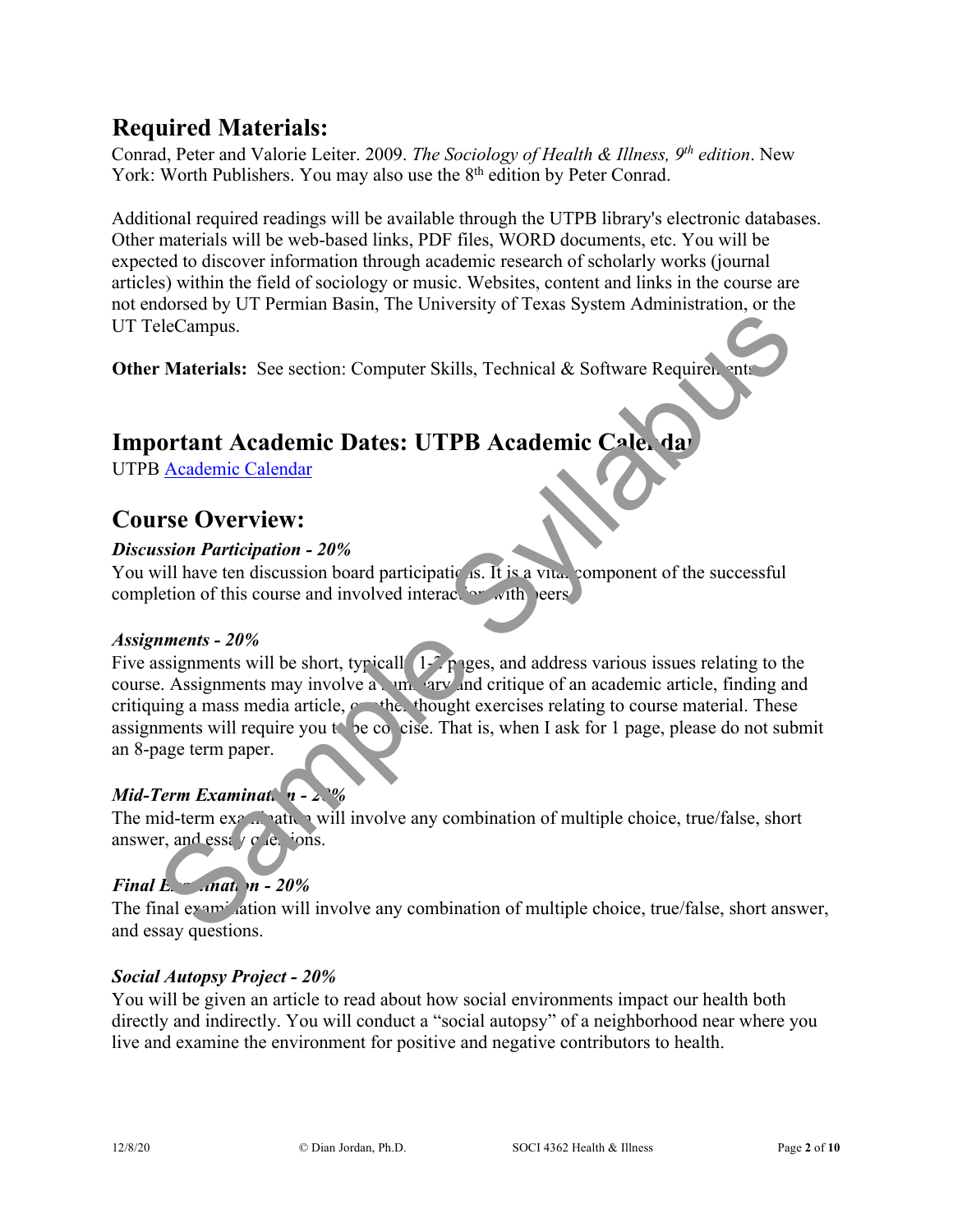#### **Grading:**

| <b>Course Activity</b>                   | <b>Points</b> | $%$ of |
|------------------------------------------|---------------|--------|
|                                          |               | Grade  |
| 10 Discussion Board $\omega$ 10 pts each | 100           | 20%    |
| 5 Assignment Papers @ 20 pts each        | 100           | 20%    |
| 1 Mid Term Exam                          | 100           | 20%    |
| 1 Social Risk Paper                      | 100           | 20%    |
| 1 Final Exam                             | 100           | 20%    |

#### **Grading Scale:**

| ing Scale:       |                                                           |                                                                                                                                                                                                                                                                                                                                                                           |
|------------------|-----------------------------------------------------------|---------------------------------------------------------------------------------------------------------------------------------------------------------------------------------------------------------------------------------------------------------------------------------------------------------------------------------------------------------------------------|
|                  | <b>Grade Range</b>                                        | <b>Letter Grade</b>                                                                                                                                                                                                                                                                                                                                                       |
|                  | 90 and above                                              | A                                                                                                                                                                                                                                                                                                                                                                         |
|                  | 80 to 89                                                  | $\mathbf{B}$                                                                                                                                                                                                                                                                                                                                                              |
|                  | 70 to 79                                                  |                                                                                                                                                                                                                                                                                                                                                                           |
|                  | 60 to 69                                                  |                                                                                                                                                                                                                                                                                                                                                                           |
|                  | Less than 59                                              |                                                                                                                                                                                                                                                                                                                                                                           |
| ial.             | If for that, send me a message $\sin_k$ the course INBOX. | munication, Grading & Feedback As an online course, inevitably most of our<br>ction will occur within the Canva Learring Management System (LMS). For<br>nunication, please first use the $\sqrt{u}$ $\sim$ stions discussion board. If your question is no                                                                                                               |
| er to be of lel. |                                                           | any reason, you do not be the many to your INBOX message, or if your communication<br>e urgent nature, set me a en il. I will typically answer your messages within 48 ho<br>ly sooner. Howe Fr, be sure to review your materials and assignments early. If you wa<br>the last day $t \rightarrow$ egh, and have a question – you might not receive the answer in a timel |
|                  |                                                           | $\mathbf{m}$ sse s and $\mathbf{u}$ and begin with a Subject line that tells me something about your question.<br>full name $\epsilon'$ it appears in the course. Those two things alone will make your email mu<br>likely to be returned efficiently. You cannot imagine how often I get student emails w                                                                |

\*Unless otherwise stated, all materials, activities, and assessments are required and are not *optional.*

**Communication, Grading & Feedback:** As an online course, inevitably most of our interaction will occur within the Canval Learning Management System (LMS). For communication, please first use the course  $\alpha v$  stions discussion board. If your question is not suited for that, send me a message wing the course INBOX.

If for any reason, you do not get a reply to your INBOX message, or if your communication is of a more urgent nature,  $s_{\text{max}}$  me an email. I will typically answer your messages within 48 hours, usually sooner. However, be sure to review your materials and assignments early. If you wait until the last day  $t \log n$ , and have a question – you might not receive the answer in a timely manner to be of lelp.

Each message should begin with a Subject line that tells me something about your question. Sign your full name  $\epsilon$  it appears in the course. Those two things alone will make your email much more likely  $\omega$  be returned efficiently. You cannot imagine how often I get student emails with no subject line, no name signed, and from an email address that does not indicate who the person is.

The majority of course activities will be graded within one week after the set due date. Should longer assignments (writing assignments) take additional grading time, I will let you know.

You can check your grades by clicking on the **Grades** tab (on the left of your screen). If there is any discrepancy in the grade, you must contact me within 7 days of the grade being posted. I will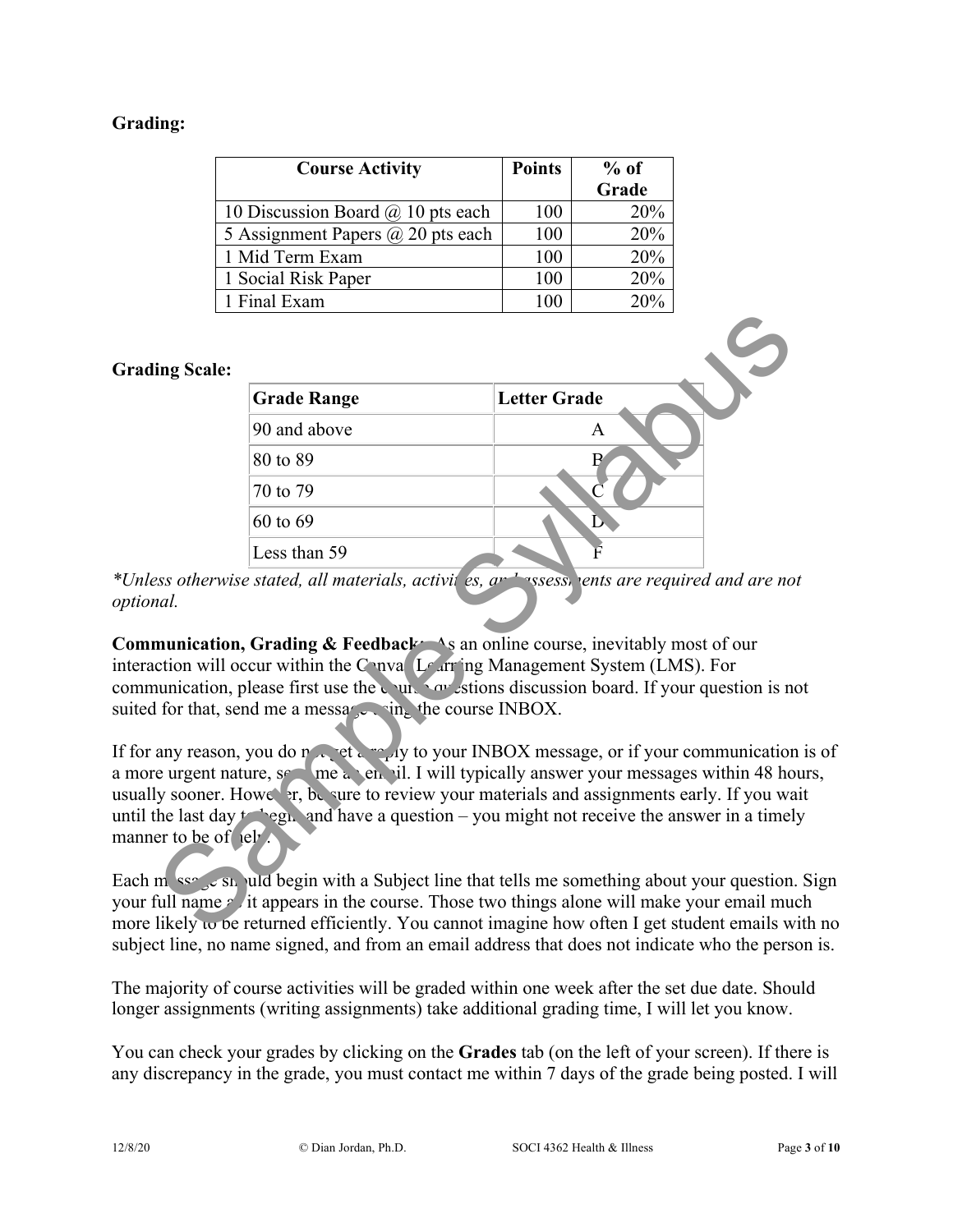provide individual feedback or a general feedback in the performance of the course activity. The last week of the course is too late to salvage grades.

#### **Time Management:**

Student should expect to spend three hours on preparation and learning assignments for every semester credit hour in a typical 16-week course. Therefore, for a 3-semester credit hour course, a student should expect to spend about 12 hours per week on assignments to obtain an "A" in a class. For the condensed format classes, you can expect to need 24 hours each week for reading, research, writing, and class interaction and participation. If you have family, work, or other obligations, it will be important to develop a Time Management Plan to be successful. If you need help, contact the UTPB Student Success Center.

### **Policies**

- 1. **Discussion Board**:
	- a. Read all message postings in online discussion. Do not submit Word file. Post directly into the text box.
	- b. Respond to the question directly (no later that Thursday for primary post)
	- c. Reply to minimum of three other student posts.
	- d. Use a person's name when you reply to the  $\ln \text{sgn}$ .
	- e. Avoid postings that are limited to 'I agree' on 'great idea', etc.
	- f. Ensure responses to questions are meaning. reflective.
	- g. Support statements with concept s from course eadings.
	- h. Follow Rules of Behavior.
- 2. **Rules of Behavior:** Discussion areas are public to every student in this class (including your instructor) who will see what you write. Please pay attention to the language you use and adhere to the following  $g_{\mu}$  defines: tions, it will be important to develop a Time Management Plan to be successful If yo<br>
chelp, contact the UTPB Student Success Center.<br> **Sample Sylladent Success Center.**<br> **Sample Syllabuse Syllapuble Syllapuble Syllapuble** 
	- a. Do not post anyt<sup>h</sup>ing to personal.
	- b. Do not use language that is inappropriate for a classroom setting or prejudicial in regard to  $r \in \mathcal{E}$ , ologically religion (creed), gender, gender expression, age, national origin (ancestry), lisability, marital status, sexual orientation, or military status.
	- c. Do not se all caps in the message box unless you are emphasizing (it is  $cc$  is  $\text{er}$  shouting).
	- $\overline{B}$  equal the course (professors, teaching  $\overline{B}$ ) by an argument of the course (professors, teaching assi $\frac{1}{2}$  to its, students)
	- D not use acronyms like you would use in text messaging. Some students may  $\sum$  ot be familiar with acronyms.
	- f. Use line breaks and paragraphs in long responses.
	- g. Write your full name at the end of the posting.
	- h. Be careful with sarcasm and subtle humor; one person's joke is another person's insult.

NOTE: If you do not adhere to the guidelines for any posting, you will lose the points that would have been granted, and the instructor reserves the right to remove your posting and to deny you any further posting privileges.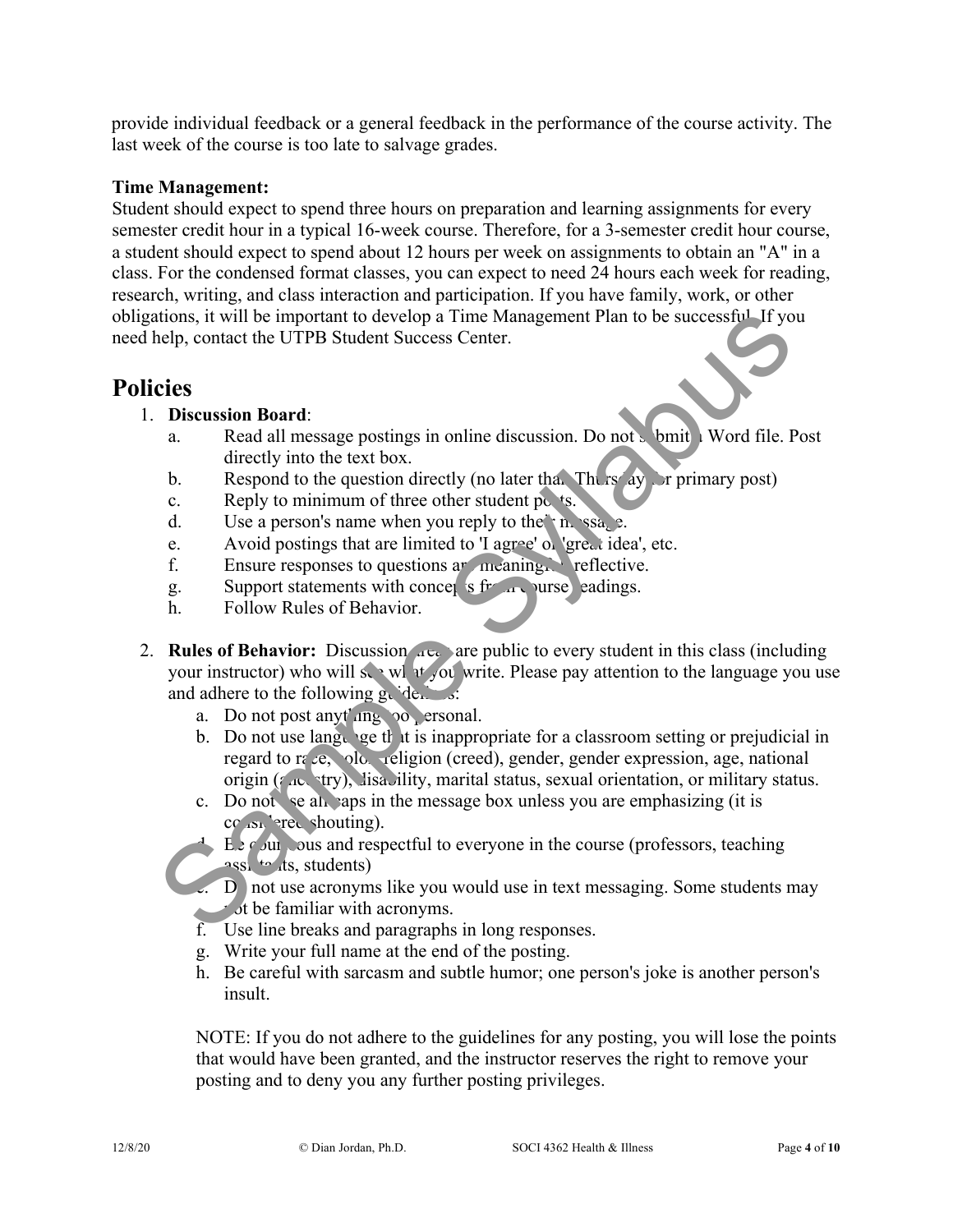#### 3. **Submission of Course Activities:**

All the course assessment activities will be submitted via the assignments. Keep in mind the following standards/practices for submission of assignments:

- a. All course assessment activity files that will be submitted to the instructor should be in Word (doc or docx) format. Discussions should be text based in the textbox. Do not attach Word documents for your discussions.
- b. Write your name at the top of each page header.
- **c. Always keep a copy of all the work you submit so that you won't need to redo it if it should get lost in cyberspace.** It's a good idea to write your Discussions in .txt or Word files and **save them**. Once you have saved your work, copy it as rich text file (.txt or .rtf) to erase formatting. Then, copy and particle your Discussion directly into the text box. It is your responsibility to  $n$  ake sure your work is submitted properly by the due date.

#### 4. **Make-Up/Late Submission Policy:**

Late work is not accepted. All course activities must be submitted before the set due dates and times. All due dates are provided to you on the first  $d \sqrt{g} \sqrt{g}$  lass. If you are unable to submit an assignment by the due date, contact me as soon as possible and I will consider opening an assignment early. Do not wait until the  $\ln \tan m$  ment to submit an assignment and then have an emergency (illness, internet trouble,  $\lambda$ , mily activity, etc.) If you have an extended illness or other emergency, you will need to contact the UTPB Student Success Center as soon as reasonably practical. They will document your emergency and let me know if your situation warrants a special consideration. Discussions in . txt or Word files and **save them**. Once you have saved your<br>
copy it as rich text file (.xt or .rtf) to ense formatting. Then, eopy ado-<br>
Discussion directly into the text box. It is your responsibility t

**Academic Dishonesty/Plagiarism/Cheating:** The academic community regards academic dishonesty as an extremely serious matter, with serious consequences. Any effort to gain an advantage  $\frac{1}{k}$  on to all students is dishonest whether or not the effort is successful. Any suspicion of academic dishonesty will be reported and investigated. A student who engages in cholastic dishonesty that includes, but is not limited to cheating, plagiarism, and collusion will receive an "F" for the course.

All persons involved in academic dishonesty will be disciplined in accordance with University  $\text{regu}_k$  tions and procedures. For complete information on UTPB student conduct  $ad$ . cipline procedures consult the University's Handbook: Scholastic D<sup>'</sup>shonesty

Academic dishonesty includes, but is not limited to cheating, plagiarism, collusion, falsifying academic records, misrepresenting facts, the submission for credit of any work or materials that are attributable in whole or in part to another person, taking an examination for another person, any act designed to give unfair advantage to a student such as, but not limited to, submission of essentially the same written assignment for two courses without the prior permission of the instructor, or the attempt to commit such acts.

**Plagiarism** includes, but is not limited to the appropriation of, buying, receiving as a gift, or obtaining by any means material that is attributable in whole or in part to another source, including words, ideas, illustrations, structure, computer code, other expression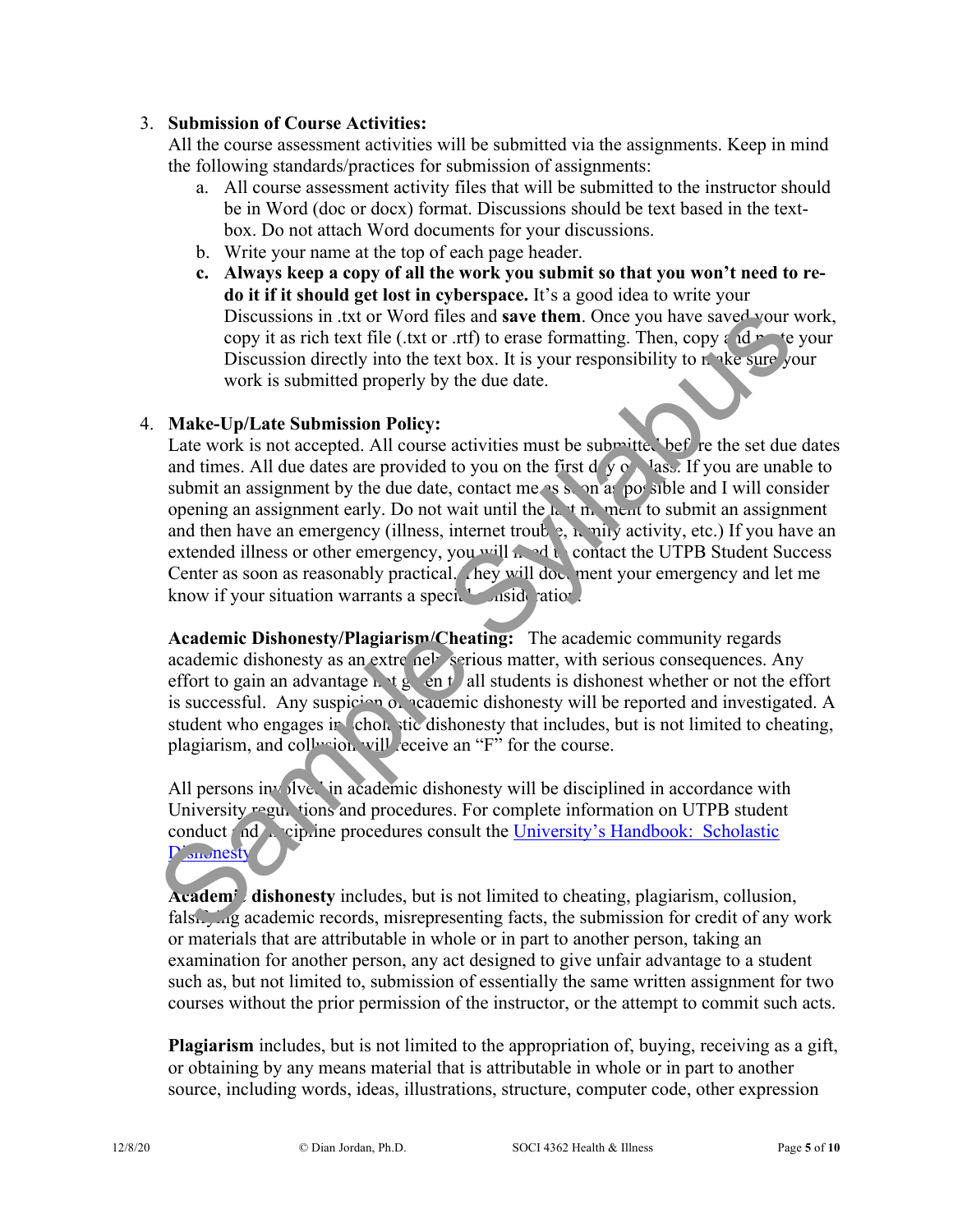and media, and presenting that material as one's own academic work being offered for credit.

#### **Whereas the Discussion Board work will be a collaborative process, homework assignments and exams should be completed only by you, the student.**

- 5. **Attendance and Class Participation:** Regular and active participation is an essential, unmistakably important aspect of this online course. The expectation of the instructor is that students will log on a minimum of three times every seven days. It is critical that you read all of the lecture and assignment materials as well as all of the public discussion materials.
- 6. **Tracking:** The learning management systems have a tracking feature. Stanistics are collected that quantifies how often and when students are active in the course and provides information if the student has accessed different pages of the course.
- 7. **Absenteeism:** All the course activities have set dates to  $\int e \, e \, dx$  pleted and submitted. After the due dates the activities will not be available for the students. Not logging into an online course is considered absenteeism. Contact he instructor immediately in case of emergency medical situation.

#### 8. Course Incomplete/Withdrawal/Grade Appeal:

All students are required to complete the cause within the semester they are signed up. Incomplete grades for the course are rarely given and will only be granted if the student has completed at least 75% of the course with a grade of 'C' or better and provides a valid, documented excuse for  $\eta$ . being able to complete the course on time and has contacted me prior to the last regular class day to request an extension. The student will sign a contract that includes the incomplete course activities and the new due dates.

Find information and dates regarding drops and withdrawals consult the University Handbook: Drops and Vith Fawals and Appeal Process.

9. **Accommodation for Students with Disabilities:** The University of Texas of the Permian Basin in compliance with the Americans with Disabilities Act and Section 504 of the Rehabilit ation Act provides "reasonable accommodations" to students with  $i$ s. Any student with a disability who is requesting an accommodation for this course  $m<sub>l</sub>$  ist provide the instructor with official documentation in the form of a letter from the  $\Lambda$   $\Lambda$  Officer for Students. Only those students who have officially documented a need for an accommodation will have their request honored. \*\*Adapted from UTSA ADA syllabus statement.\*\* read all of the lecture and assignment materials as well as all of the public discussion<br>
materials.<br>
Tracking: The learning management systems have a tracking feature. Statistics are<br>
collected that quantifies how often

ADA Officer for Students: Mr. Paul Leverington Address: Mesa Building 4243 /4901 E. University, Odessa, TX 79762 Voice Telephone: 432-552-4696 Email: ada@utpb.edu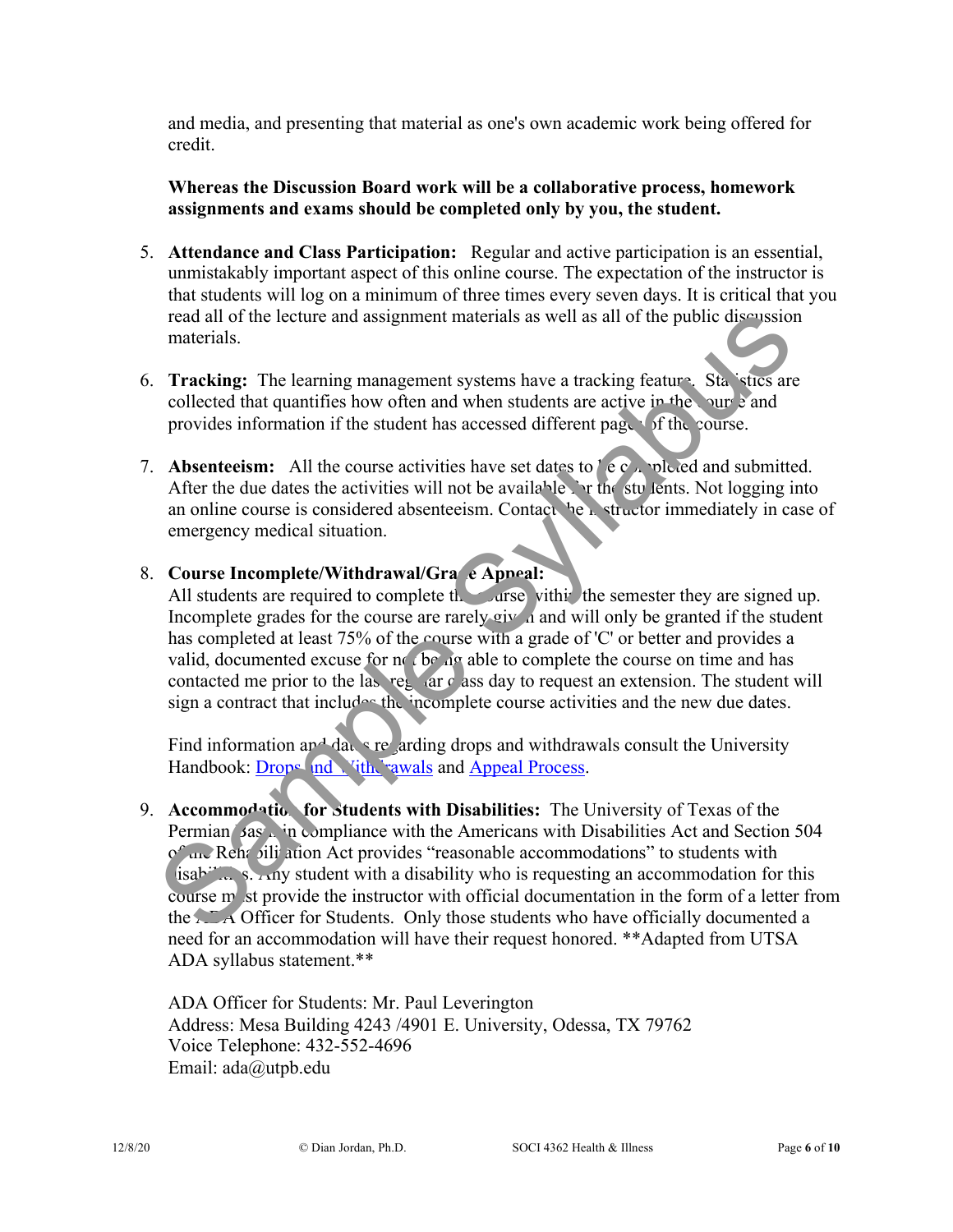## **Computer Skills, Technical & Software Requirements:**

You will need basic computer and Microsoft Office (e.g. Word) program skills.

Students can use cloud version of Word, PowerPoint and other Microsoft products through use of their UTPB Outlook 365 and UTPB email address. For more information refer to UTPB Office 365 Page.

#### **Computer Technical Requirements:**

See Technical Requirements.

For the accessibility and privacy statements of external tools used within  $\sim$  line and blended UTPB courses, go to https://www.utpb.edu/online/reach/ADA\_Privacy.

### **Online Student Authentication:**

UTPB requires that each student who registers for an online course is the same student who participates in, completes, and receives credit for the course. UTPB's Distance Education Policy requires faculty members to employ at least two methods of verification to ensure student identities. To access online courses students  $m$  ast login to  $m$ . UTPB learning management system using their unique personal identifying we hall and secure password. UTPB's Distance Education Policy requires at least one additional studer identification method within the course that has been determined and approved by the faculty or academic program. This course satisfies student authentication by providing 2 forms of photo ID (e.g. driver's licenses, military ID, dual credit and early college high school tudents use school district identifications). I just need to see you, then the image of you on the card with your name. You will not be able to see the course modules if you do not submit  $t^*$  s, no will you receive your grade for the course. Student must provide through the assignment  $\text{top}$  ox: pluter retunieal Requirements:<br>
cehnical Requirements.<br>
inconsisting and privacy statements of external tools used within the statements<br>
inconsists, go to https://www.tupb.edu/online/reach/ADA Privacy.<br>
inconsists, go to

• A clear image of yourselft in color, well lit, and no shadows on your face or your ID that can obscure your image,  $m_{\nu}$  t be taken on the day you submit the photo to reflect your current appearance, take in Full-face view directly facing the camera with a neutral facial expression and both  $\sim$  y  $\sim$  open.

- AND, a picture of your ID with only your name and picture showing (Picture ID card in which the  $1D$  numbers).
- Attach  $b_{\text{max}}$  images as JPEG or PNG files to the assignment BEFORE you submit it.

\*Approved up to date photo identifications: current UTPB school IDs, passports, government issued identification, driver's licenses, military ID from DoD. Dual credit and early college high school students use school district identifications.

### **Preparation for Emergencies:**

**Computer Crash:** Not having a working computer or a crashed computer during the semester will NOT be considered as an acceptable reason for not completing course activities at a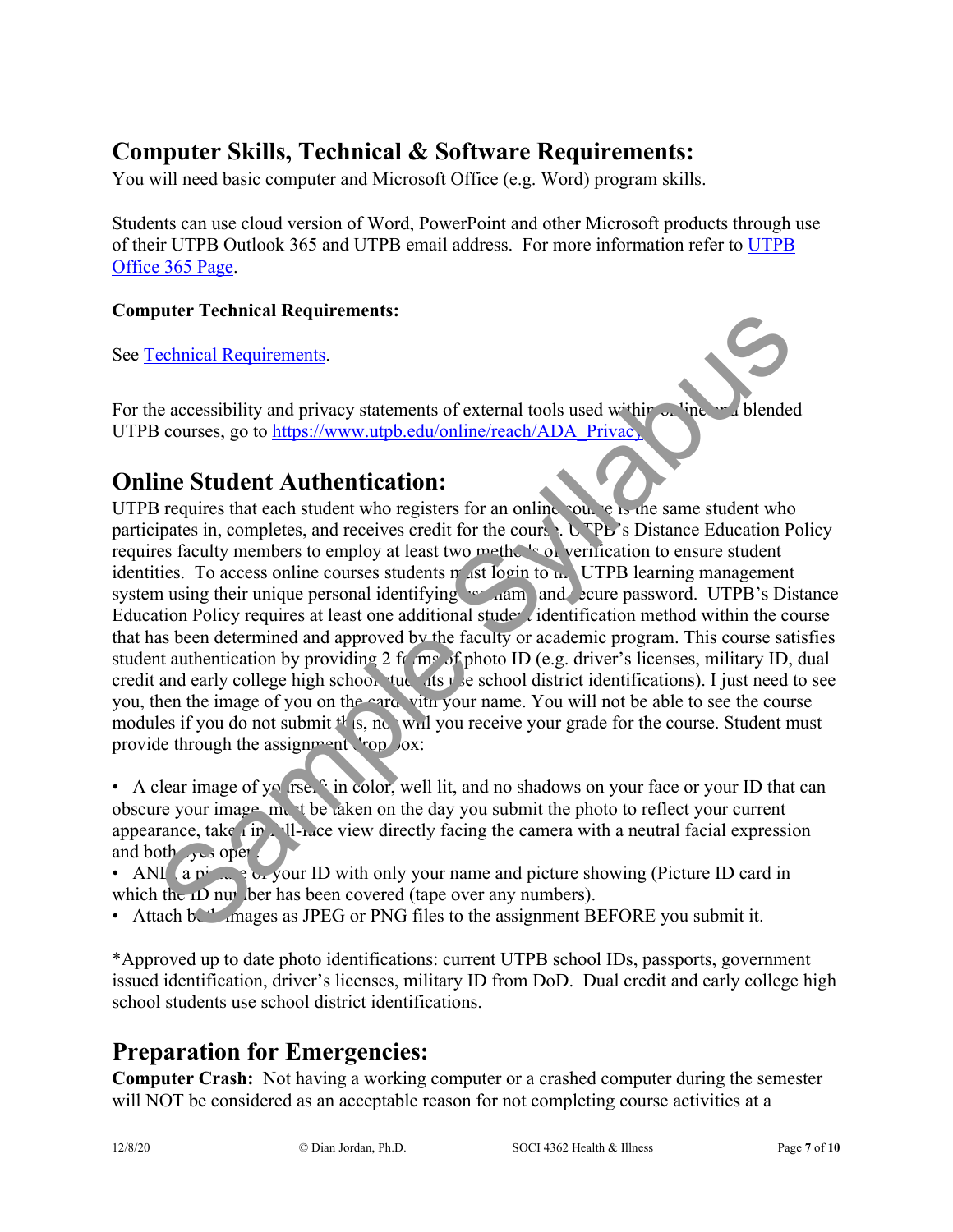scheduled time. NOTE: Identify a second computer before the semester begins, that you can use when/if your personal computer crashes.

**Complete Loss of Contact:** If you lose contact with course connectivity completely (i.e. you cannot contact me via Canvas or email), you need to call instructor, and leave message regarding connectivity loss and contact information.

**Lost/Corrupt/Missing Files:** You must keep/save a copy of every project/assignment on an external drive, UTPB Outlook 365 OneDrive, or personal computer. In the event of any kind of failure (e.g. virus infection, student's own computer crashes, loss of files in cyberspace, etc.) or any contradictions/problems, you may be required to resubmit the files.

### **End-of-Course Evaluation & Instructor Evaluation**

|                                                                                                                                                                                                                                          | failure (e.g. virus infection, student's own computer crashes, loss of files in cyberspace, etc.) or<br>any contradictions/problems, you may be required to resubmit the files.                                                                                                                                                                                                                                                                                                                                                                                                                                             |  |  |  |
|------------------------------------------------------------------------------------------------------------------------------------------------------------------------------------------------------------------------------------------|-----------------------------------------------------------------------------------------------------------------------------------------------------------------------------------------------------------------------------------------------------------------------------------------------------------------------------------------------------------------------------------------------------------------------------------------------------------------------------------------------------------------------------------------------------------------------------------------------------------------------------|--|--|--|
|                                                                                                                                                                                                                                          | <b>End-of-Course Evaluation &amp; Instructor Evaluation</b>                                                                                                                                                                                                                                                                                                                                                                                                                                                                                                                                                                 |  |  |  |
| the first page after you login.                                                                                                                                                                                                          | Every student is encouraged to complete an end-of-course evaluation survey are lied by UTPB.<br>During the last few weeks of class, you will receive an announcement a rough email notifying<br>you that the Course/Instructor Survey is available. You may follow $\mathbf{u} \cdot \mathbf{h}$ in the email to<br>complete the survey using the same credentials to access you cours s h e. When entering the<br>emailed Survey link you will see a list of surveys for you we could be Another way to find End-<br>of-Course Evaluations is through you my utpb.edu accour $\geq$ $\sqrt{y}$ rrveys & Evaluations are on |  |  |  |
| The survey is anonymous, and your responses reed and entirely Your feedback is critical to us<br>and to your instructor as we strive to improve our offeriags, and our support of you, the students.<br><b>Student Support Services:</b> |                                                                                                                                                                                                                                                                                                                                                                                                                                                                                                                                                                                                                             |  |  |  |
| <b>SERVICE</b>                                                                                                                                                                                                                           | CON <sup>7</sup> A                                                                                                                                                                                                                                                                                                                                                                                                                                                                                                                                                                                                          |  |  |  |
| <b>ADA</b><br>Accommodation/Support                                                                                                                                                                                                      | <b>Testin</b> Services & Academic Accommodations Department<br>$(4.7552 - 2630)$                                                                                                                                                                                                                                                                                                                                                                                                                                                                                                                                            |  |  |  |
| Advising                                                                                                                                                                                                                                 | <b>UTPB E-Advisor</b>                                                                                                                                                                                                                                                                                                                                                                                                                                                                                                                                                                                                       |  |  |  |
|                                                                                                                                                                                                                                          | $(432) 552 - 2661$<br><b>UTPB Academic Advising Center</b>                                                                                                                                                                                                                                                                                                                                                                                                                                                                                                                                                                  |  |  |  |
| Bookstore                                                                                                                                                                                                                                | <b>UTPB Campus Bookstore</b><br>$(432) 552 - 0220$                                                                                                                                                                                                                                                                                                                                                                                                                                                                                                                                                                          |  |  |  |
| Email, Outlook 365,<br>my.utpb.edu                                                                                                                                                                                                       | <b>Information Resources Division (IRD)</b>                                                                                                                                                                                                                                                                                                                                                                                                                                                                                                                                                                                 |  |  |  |
| Financial Aid and<br>Scholarship                                                                                                                                                                                                         | <b>UTPB Financial Aid</b><br>$(432) 552 - 2620$                                                                                                                                                                                                                                                                                                                                                                                                                                                                                                                                                                             |  |  |  |

# **Student Support Services:**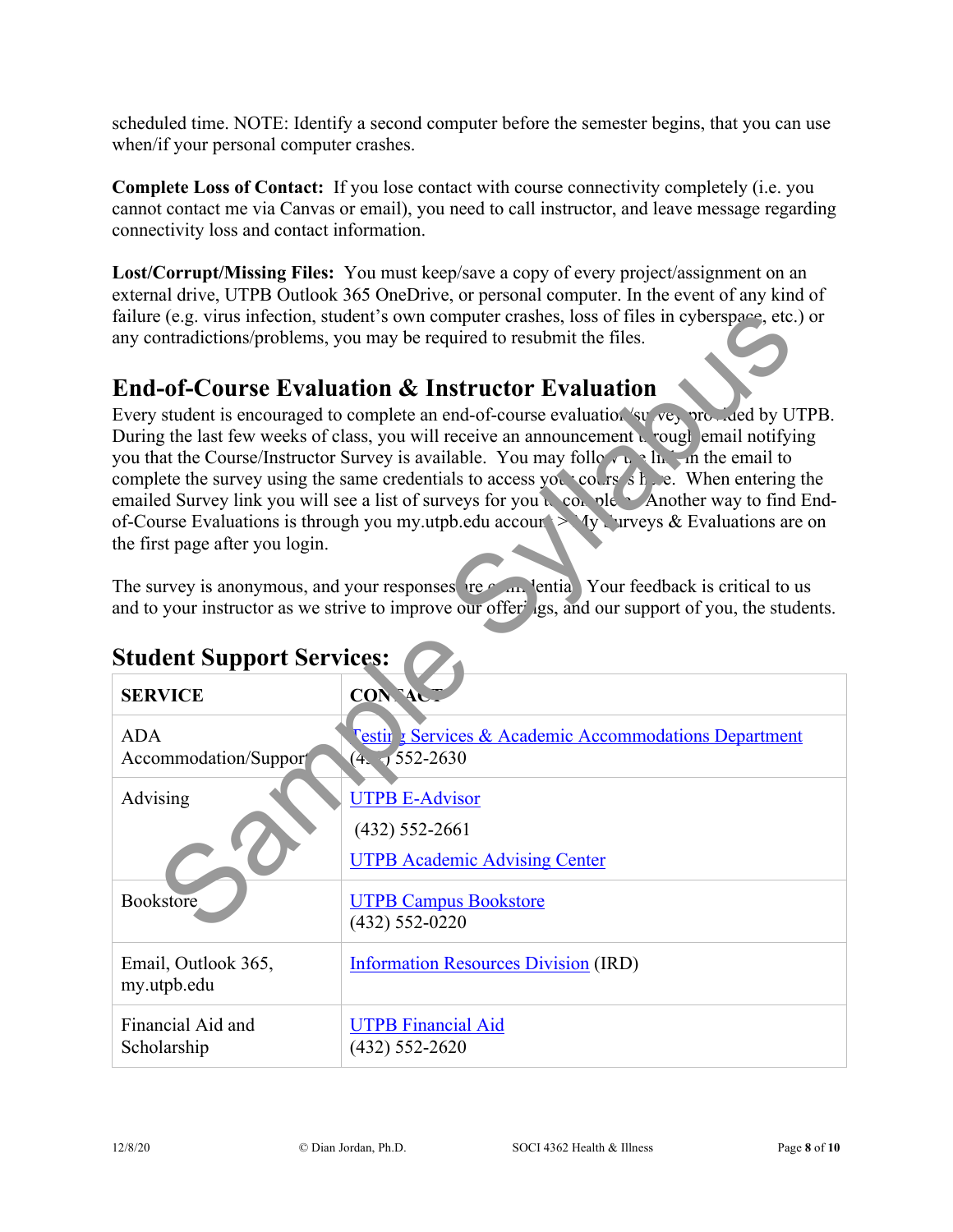| <b>SERVICE</b>                                                                                                                                                                                                                                                                                                                                                                                                                                                                                                                                                                                                                                                                                                                                                         | <b>CONTACT</b>                                                                                                                                                                                                    |  |  |
|------------------------------------------------------------------------------------------------------------------------------------------------------------------------------------------------------------------------------------------------------------------------------------------------------------------------------------------------------------------------------------------------------------------------------------------------------------------------------------------------------------------------------------------------------------------------------------------------------------------------------------------------------------------------------------------------------------------------------------------------------------------------|-------------------------------------------------------------------------------------------------------------------------------------------------------------------------------------------------------------------|--|--|
| Library                                                                                                                                                                                                                                                                                                                                                                                                                                                                                                                                                                                                                                                                                                                                                                | The J. Conrad Dunagan Library Online at<br>$(432) 552 - 2370$                                                                                                                                                     |  |  |
| Registrar                                                                                                                                                                                                                                                                                                                                                                                                                                                                                                                                                                                                                                                                                                                                                              | <b>UTPB Registrar</b><br>$(432) 552 - 2635$                                                                                                                                                                       |  |  |
| <b>Student Services</b>                                                                                                                                                                                                                                                                                                                                                                                                                                                                                                                                                                                                                                                                                                                                                | <b>Dean of Students</b><br>$(432) 552 - 2600$                                                                                                                                                                     |  |  |
| <b>Technical Support</b>                                                                                                                                                                                                                                                                                                                                                                                                                                                                                                                                                                                                                                                                                                                                               | Canvas<br>1-866-437-0867                                                                                                                                                                                          |  |  |
| Tutoring & Learning<br>Resources                                                                                                                                                                                                                                                                                                                                                                                                                                                                                                                                                                                                                                                                                                                                       | If you are taking courses through $UTT$ the Mullowing links<br>provide services: Smarthinking Online \ \tori g (provides<br>tutoring services), SmarterMeasu e (r. sules learner readiness<br>for online course). |  |  |
| Disclaimer & Rights:<br>Information contained in this syllabus was to the est kp wleege of the instructor considered<br>correct and complete when distributed for use in the h ginning of the semester. However, the<br>instructor reserves the right, acting within the policies and procedures of UTPB to make changes<br>in the course content or instruction of te hn qu's without notice or obligation. The students will<br>be informed about the changes, if an<br><b>Copyright Statement</b><br>Many of the materials fault reposted within UTPB courses are protected by copyright law.<br>These materials are on x for the use of students enrolled in the course and only for the purpose of<br>the course. They na not e further retained or disseminated. |                                                                                                                                                                                                                   |  |  |

### **Disclaimer & Rights:**

### **Copyright Statement:**